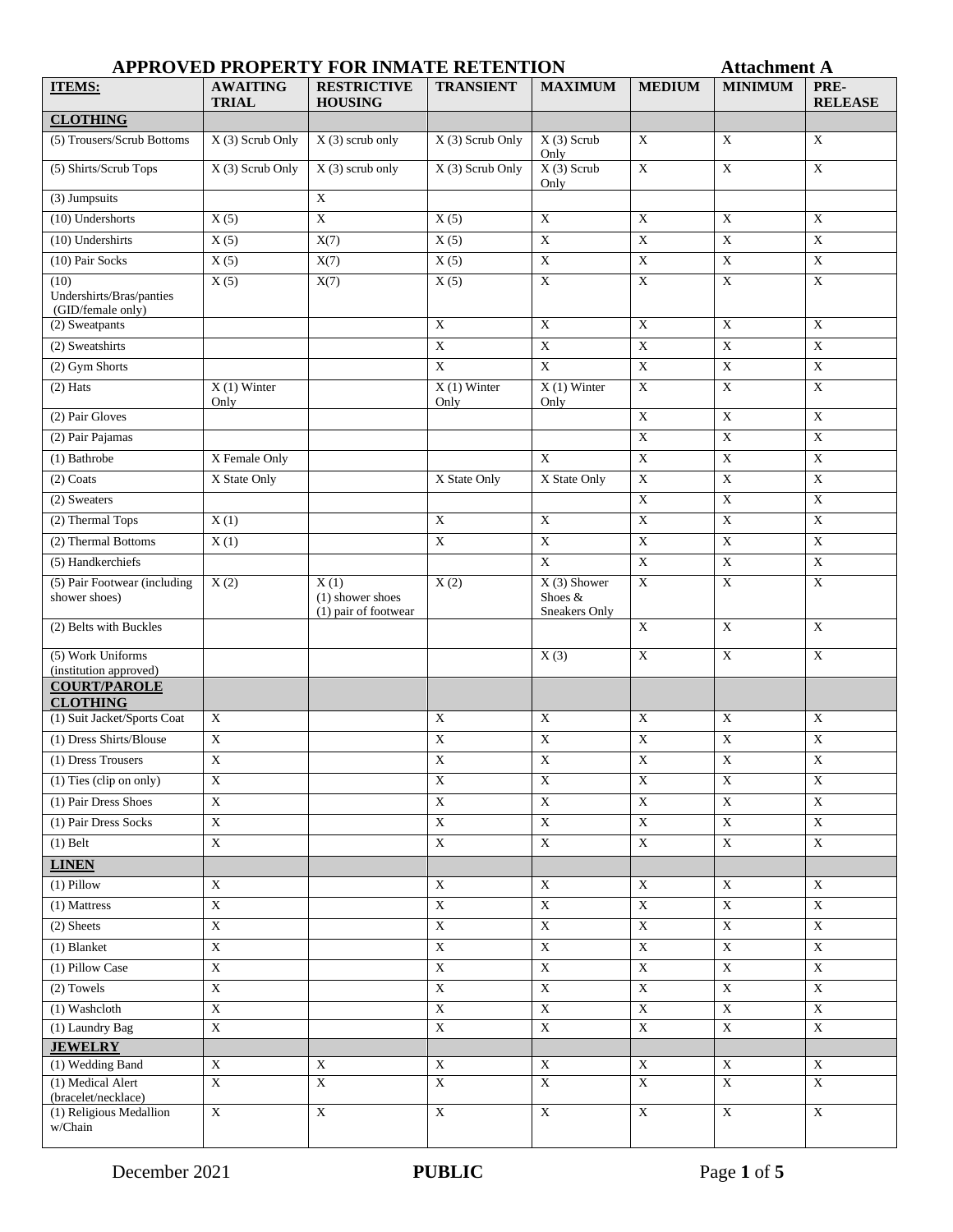| <b>ITEMS:</b>                                            | <b>AWAITING</b>        | <b>RESTRICTIVE</b>                                                | <b>TRANSIENT</b>        | <b>MAXIMUM</b>                            | <b>MEDIUM</b>                             | <b>MINIMUM</b>          | PRE-                      |
|----------------------------------------------------------|------------------------|-------------------------------------------------------------------|-------------------------|-------------------------------------------|-------------------------------------------|-------------------------|---------------------------|
|                                                          | <b>TRIAL</b>           | <b>HOUSING</b>                                                    |                         |                                           |                                           |                         | <b>RELEASE</b>            |
|                                                          |                        |                                                                   |                         |                                           |                                           |                         |                           |
| <b>APPLIANCES/ACCESS</b><br><b>ORIES</b>                 |                        |                                                                   |                         |                                           |                                           |                         |                           |
| * (1) Television                                         |                        |                                                                   |                         | $\mathbf X$                               | $\mathbf X$                               | $\mathbf X$             | $\mathbf X$               |
| * (1) AM/FM Radio                                        |                        |                                                                   |                         | $\overline{X}$                            | $\overline{\textbf{X}}$                   | $\overline{\textbf{X}}$ | $\overline{\textbf{X}}$   |
| $*(1)$ Fan                                               |                        |                                                                   |                         | X (not allowed<br>at SBCC)                | $\overline{X}$                            | $\overline{X}$          | $\overline{\text{X}}$     |
| $*(1)$ Hot Pot                                           |                        |                                                                   |                         |                                           | $\overline{\mathbf{X}}$                   | $\overline{\mathbf{X}}$ | $\overline{\mathbf{X}}$   |
| * (1) Tablet with Case                                   | $\mathbf X$            | $X^{***}$ (see below)                                             | $\mathbf X$             | $\overline{X}$                            | $\overline{X}$                            | $\overline{\textbf{X}}$ | $\overline{X}$            |
| * (1) Walkman/MP3 Player)                                | $\mathbf X$            | X***(see below)                                                   | $\overline{X}$          | $\overline{X}$                            | $\overline{\textbf{X}}$                   | $\overline{\textbf{X}}$ | $\overline{\textbf{X}}$   |
| (1) Walkman Pouch                                        | $\overline{X}$         | $X^*$ (see below)                                                 | $\overline{X}$          | $\overline{X}$                            | $\bold{X}$                                | $\mathbf X$             | $\mathbf X$               |
| (2) Headphones                                           | $X(1)$ Earbuds<br>Only |                                                                   | $X(1)$ Earbuds<br>Only  | $\overline{X}$                            | $\overline{\textbf{X}}$                   | $\overline{X}$          | $\overline{\textbf{X}}$   |
| $(2)$ Earbuds                                            | $X(1)$ Earbuds<br>Only | $X(1)$ Earbuds only                                               | $X(1)$ Earbuds<br>Only  | $\overline{\text{X}}$                     | $\mathbf X$                               | $\overline{\textbf{X}}$ | $\overline{\text{X}}$     |
| (1) Mono Adapter                                         |                        |                                                                   |                         | $\bold{X}$                                | $\overline{X}$                            | $\overline{\textbf{X}}$ | $\boldsymbol{\mathrm{X}}$ |
| (1) Headphone Extension                                  |                        |                                                                   |                         | $\overline{X}$                            | $\overline{X}$                            | $\overline{X}$          | $\overline{\textbf{X}}$   |
| $*(1)$ Typewriter                                        |                        |                                                                   |                         | $\overline{X}$                            | $\overline{X}$                            | $\overline{\textbf{X}}$ | $\overline{\textbf{X}}$   |
| (1) Extension Cord                                       |                        |                                                                   |                         | X (not allowed<br>at SBCC)                | $\overline{X}$                            | $\overline{\textbf{X}}$ | $\overline{\text{X}}$     |
| (1) Hair Dryer                                           |                        |                                                                   |                         |                                           |                                           |                         | X (SMCC<br>Only)          |
| (1) Electric Razor                                       |                        |                                                                   |                         | $\mathbf X$                               | $\mathbf X$                               | $\mathbf X$             | $\mathbf X$               |
|                                                          |                        |                                                                   |                         |                                           |                                           |                         |                           |
| (1) Surge Suppressor                                     |                        |                                                                   |                         | X (not allowed<br>at SBCC)                | $\mathbf X$                               | $\mathbf X$             | $\mathbf X$               |
| $(1)$ Coaxial Cable $(6')$                               |                        |                                                                   |                         |                                           | $\mathbf X$                               | $\overline{\textbf{X}}$ | $\overline{X}$            |
| $(1)$ Coaxial Cable $(3')$                               |                        |                                                                   |                         | $\overline{\text{X}}$                     | $\overline{X}$                            | $\overline{\textbf{X}}$ | $\overline{X}$            |
| (1) Double Male Connector<br>(coaxial)                   |                        |                                                                   |                         | $\mathbf X$                               | $\mathbf X$                               | $\mathbf X$             | $\mathbf X$               |
| (1) Splitter (coaxial)                                   |                        |                                                                   |                         | X (not allowed<br>at SBCC)                | $\mathbf X$                               | $\overline{X}$          | $\mathbf X$               |
| (1) Right Angle Adapter<br>(coaxial)                     |                        |                                                                   |                         | $\overline{X}$                            | $\mathbf X$                               | $\overline{\textbf{X}}$ | $\mathbf X$               |
| (1) 3.5 mm Right Angle<br>Audio Adapter                  |                        |                                                                   |                         | X (not allowed<br>at SBCC)                | $\overline{X}$                            | $\overline{\textbf{X}}$ | $\overline{\text{X}}$     |
| $(1)$ Barrel Splice Connector<br>female/female (coaxial) |                        |                                                                   |                         | X (not allowed<br>at SBCC)                | $\mathbf X$                               | $\mathbf X$             | $\mathbf X$               |
| *(1) Digital TV Converter<br>Box w/AC Adapter            |                        |                                                                   |                         | $\mathbf X$                               | $\mathbf X$                               | $\mathbf X$             | $\mathbf X$               |
| (1) Three Way Outlet                                     |                        |                                                                   |                         | X                                         | Χ                                         | X                       | X                         |
| <b>Adapter Plug</b><br>(1) Alarm Clock                   |                        |                                                                   |                         |                                           |                                           |                         | $\mathbf X$               |
| <b>MISCELLANEOUS</b>                                     |                        |                                                                   |                         |                                           |                                           |                         |                           |
| Religious Items (as                                      | X                      | X                                                                 | X                       | X                                         | $\mathbf X$                               | $\mathbf X$             | $\mathbf X$               |
| approved)                                                |                        |                                                                   |                         |                                           |                                           |                         |                           |
| $(1)$ Mirror                                             | $\mathbf X$            | $\mathbf X$                                                       | $\mathbf X$             | $\mathbf X$                               | $\overline{\mathbf{X}}$                   | $\mathbf X$             | $\mathbf X$               |
| (200) Sheets of Paper                                    | $\mathbf X$            | $X^{**}$ (see below)                                              | $\overline{\textbf{X}}$ | $\overline{\mathbf{X}}$                   | $\overline{\mathbf{X}}$                   | $\overline{\textbf{X}}$ | $\overline{\mathbf{X}}$   |
| (50) Stamps                                              | $\mathbf X$            | $X^{**}$ (see below)                                              | $\mathbf X$             | $\overline{\mathbf{X}}$                   | $\overline{\mathbf{X}}$                   | $\overline{\textbf{X}}$ | $\overline{\mathbf{X}}$   |
| (24) Colored Pencils                                     |                        |                                                                   |                         | $\overline{X}$                            | $\boldsymbol{\mathrm{X}}$                 | $\overline{X}$          | $\overline{X}$            |
| (10) Pens/Graphite Pencils                               | $\mathbf X$            | $X^{**}$ (see below)                                              | $\mathbf X$             | $\mathbf X$                               | $\mathbf X$                               | $\mathbf X$             | $\mathbf X$               |
| (1) Weight Lifting Belt                                  |                        |                                                                   |                         |                                           | $\overline{\mathbf{X}}$                   | $\mathbf X$             | $\mathbf X$               |
| (1) Pair Weight Lifting<br>Gloves                        |                        |                                                                   |                         |                                           |                                           | $\mathbf X$             | $\mathbf X$               |
| $(10)$ Books                                             | $X(1)$ Religious       |                                                                   | $X(1)$ Religious        | $\mathbf X$                               | $\mathbf X$                               | $\mathbf X$             | $\mathbf X$               |
| Personal Letters/Photos/<br>Newsclippings/Magazines/     | $\mathbf X$            | $\mathbf X$                                                       | $\mathbf X$             | X                                         | $\mathbf X$                               | $\mathbf X$             | $\overline{\textbf{X}}$   |
| Newspapers/Internet Copies<br>$- (1)$ Cubic Foot         |                        |                                                                   |                         | *refer to<br>section XIII. of<br>this SOP | *refer to<br>section XIII.<br>of this SOP |                         |                           |
| Legal Documents (1) Cubic<br>Foot                        | $\mathbf X$            | X (not to exceed<br>that which can fit in<br>a box size container | $\mathbf X$             | X                                         | X                                         | $\mathbf X$             | $\mathbf X$               |
|                                                          |                        | (5"high x 9" wide x<br>$13"$ long)                                |                         |                                           |                                           |                         |                           |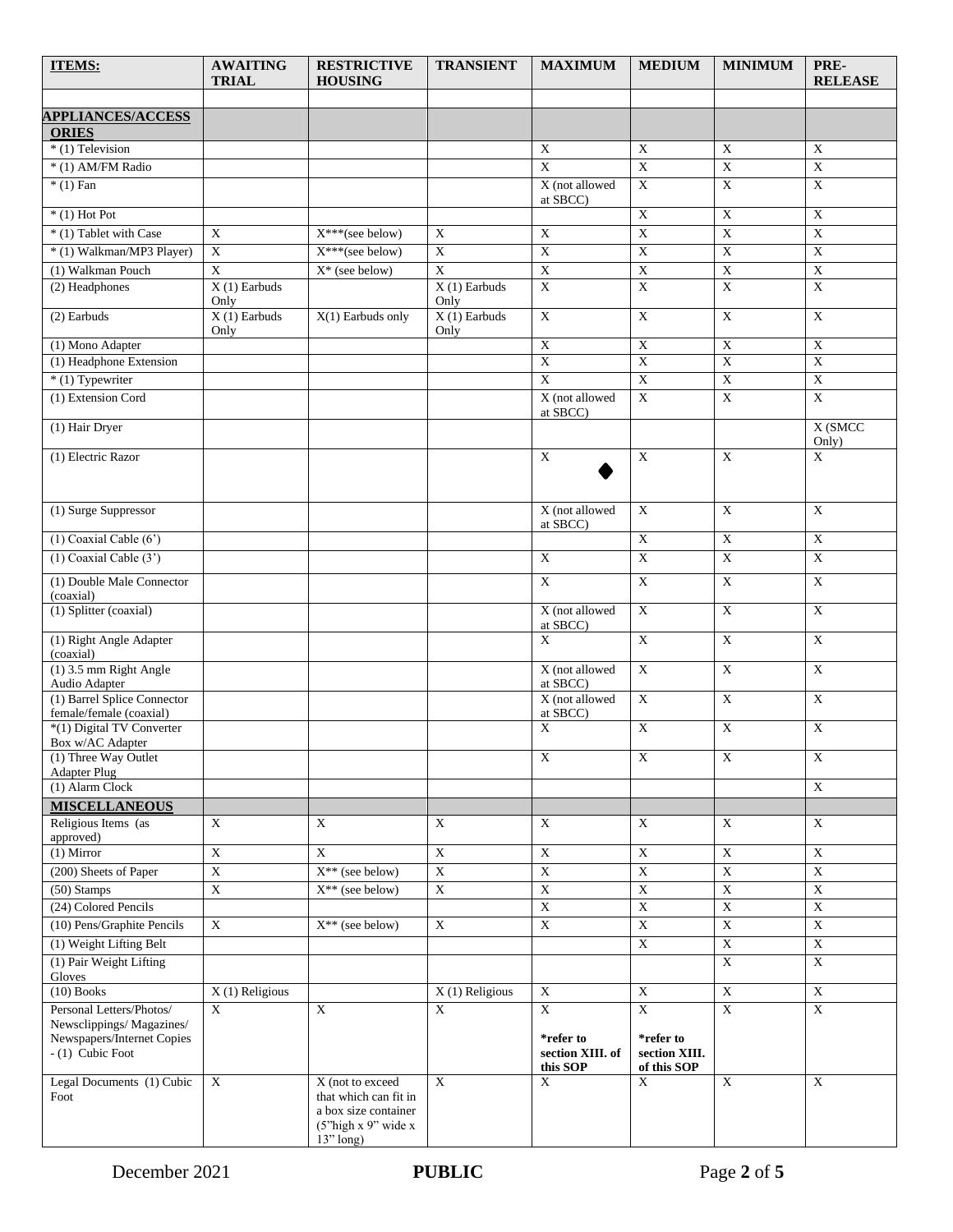| <b>ITEMS:</b>                                                                                                                                                                                                                                                                                                                    | <b>AWAITING</b><br><b>TRIAL</b>  | <b>RESTRICTIVE</b><br><b>HOUSING</b> | <b>TRANSIENT</b>                                                            | <b>MAXIMUM</b>                             | <b>MEDIUM</b>           | <b>MINIMUM</b>          | PRE-<br><b>RELEASE</b>  |
|----------------------------------------------------------------------------------------------------------------------------------------------------------------------------------------------------------------------------------------------------------------------------------------------------------------------------------|----------------------------------|--------------------------------------|-----------------------------------------------------------------------------|--------------------------------------------|-------------------------|-------------------------|-------------------------|
| (15) Toiletries                                                                                                                                                                                                                                                                                                                  | X                                | $\mathbf X$                          | $\overline{\text{X}}$                                                       | $\overline{\text{X}}$                      | $\overline{\text{X}}$   | $\overline{\mathbf{X}}$ | $\mathbf X$             |
| $(3)$ Games                                                                                                                                                                                                                                                                                                                      | $X(1)$ Playing<br>Cards          |                                      | $X(1)$ Playing<br>Cards                                                     | X (Yahtzee and<br>Cribbage not<br>allowed) | X                       | $\overline{\text{X}}$   | X                       |
| **(1) Padlock (Unless<br>otherwise authorized to<br>retain 2)                                                                                                                                                                                                                                                                    | X                                |                                      | X                                                                           |                                            | X                       | $\mathbf X$             | $\mathbf X$             |
| (2) Eyeglasses                                                                                                                                                                                                                                                                                                                   | X                                | X                                    | X                                                                           | $\mathbf X$                                | X                       | $\overline{X}$          | X                       |
| (1) Sunglasses                                                                                                                                                                                                                                                                                                                   | X (Medically<br>prescribed only) | X (Medically<br>prescribed only)     | X (Medically<br>prescribed only)                                            | X (Medically<br>prescribed<br>only)        | $\mathbf X$             | $\mathbf X$             | $\mathbf X$             |
| (1) Dentures                                                                                                                                                                                                                                                                                                                     | $\mathbf X$                      | X (Medically<br>prescribed only)     | $\mathbf X$                                                                 | X                                          | $\mathbf X$             | $\overline{X}$          | $\mathbf X$             |
| (1) Mouth Guard (as<br>prescribed)                                                                                                                                                                                                                                                                                               | $\overline{\textbf{X}}$          | $\mathbf X$                          | $\overline{\textbf{X}}$                                                     | $\bold{X}$                                 | $\overline{\textbf{X}}$ | $\overline{X}$          | $\overline{X}$          |
| Orthopedic/Prosthetic<br>Device (as prescribed)                                                                                                                                                                                                                                                                                  | X                                | $\mathbf X$                          | $\mathbf X$                                                                 | X                                          | $\mathbf X$             | $\overline{X}$          | X                       |
| $(1)$ Sewing Kit                                                                                                                                                                                                                                                                                                                 |                                  |                                      |                                                                             |                                            | $\mathbf X$             | $\overline{X}$          | $\overline{X}$          |
| (1) Wallet                                                                                                                                                                                                                                                                                                                       |                                  |                                      |                                                                             | $\mathbf X$                                | $\mathbf X$             | $\overline{X}$          | $\overline{\text{X}}$   |
| $(1)$ 12 oz. Cup                                                                                                                                                                                                                                                                                                                 | $\mathbf{X}$                     |                                      | $\mathbf X$                                                                 | $\overline{\textbf{X}}$                    | $\mathbf X$             | $\overline{X}$          | $\overline{\textbf{X}}$ |
| (1) 22 oz. Cup                                                                                                                                                                                                                                                                                                                   |                                  |                                      |                                                                             |                                            | $\mathbf X$             | $\overline{X}$          | $\mathbf X$             |
| $(1)$ 24 oz. Bowl                                                                                                                                                                                                                                                                                                                | X                                |                                      | $\mathbf X$                                                                 | $\mathbf X$                                | X                       | $\mathbf X$             | X                       |
| $(1)$ 1.6 Quart Bowl                                                                                                                                                                                                                                                                                                             |                                  |                                      |                                                                             | X                                          | $\overline{X}$          | $\overline{X}$          | X                       |
| (1) Umbrella                                                                                                                                                                                                                                                                                                                     |                                  |                                      |                                                                             |                                            |                         |                         | $\overline{\textbf{X}}$ |
| (1) Book Bag                                                                                                                                                                                                                                                                                                                     |                                  |                                      |                                                                             |                                            |                         |                         | $\overline{X}$          |
| (1) Toe Nail Clipper (no<br>file)                                                                                                                                                                                                                                                                                                |                                  |                                      |                                                                             |                                            | X                       | X                       | X                       |
| (1) Fingernail Clipper (no<br>file)                                                                                                                                                                                                                                                                                              |                                  |                                      |                                                                             |                                            | $\mathbf X$             | $\mathbf X$             | $\mathbf X$             |
| (1) Emory Board                                                                                                                                                                                                                                                                                                                  | X                                |                                      | X                                                                           | X                                          | $\overline{X}$          | $\overline{X}$          | $\overline{X}$          |
| * Musical Instrument                                                                                                                                                                                                                                                                                                             |                                  |                                      |                                                                             |                                            | X                       | $\overline{X}$          | $\overline{X}$          |
| $(1)$ Watch                                                                                                                                                                                                                                                                                                                      | X                                |                                      | $\overline{\textbf{X}}$                                                     | $\overline{\mathbf{X}}$                    | $\overline{\mathbf{X}}$ | $\overline{\mathbf{X}}$ | $\overline{\textbf{X}}$ |
| (1) Head Covering (doo-rag)                                                                                                                                                                                                                                                                                                      |                                  |                                      |                                                                             |                                            | $\mathbf X$             | X                       | X                       |
| ** Paper, stamps, pens, pencils are in limited quantities at the<br>discretion of the Superintendent.<br>*** Hygiene items allowed in cell are: (1) toothbrush, toothpaste, (1)<br>bar of soap, (1) comb and brush<br>Outside cell: any other hygiene items sold via the RHU Canteen<br>Order Form. Issued during shower periods |                                  |                                      | *** Inmates may only possess<br>their personal Tablet OR<br>radio NOT BOTH. |                                            |                         |                         |                         |

**\* Refers to tamper proof seals which shall be installed on all items when practical upon introduction into an institution after they have been searched for contraband. Anything found to be concealed shall be considered to be contraband and shall be disposed of according to 103 CMR 403.15** *Disposal of Inmate Property***. An institution may re-open and re-seal any item at the discretion of the Superintendent. The property officer shall be responsible for affixing tamper proof seals. Institution property officers shall be required to permanently engrave property, whenever its value may exceed \$50.00 with the identification number assigned to the inmate. All seal numbers shall be recorded on the inmate's property inventory.** 

**\*\*A Superintendent may restrict the number of locks depending on available storage compartments. If an institution provides only one (1) locker (footlocker, stand-up, etc.), it may restrict inmates to only one (1) lock.**

**Restrictive Housing Units shall not be authorized to retain electric razors in-cell. See 103 CMR 403 SOP section 2 (5) (n).**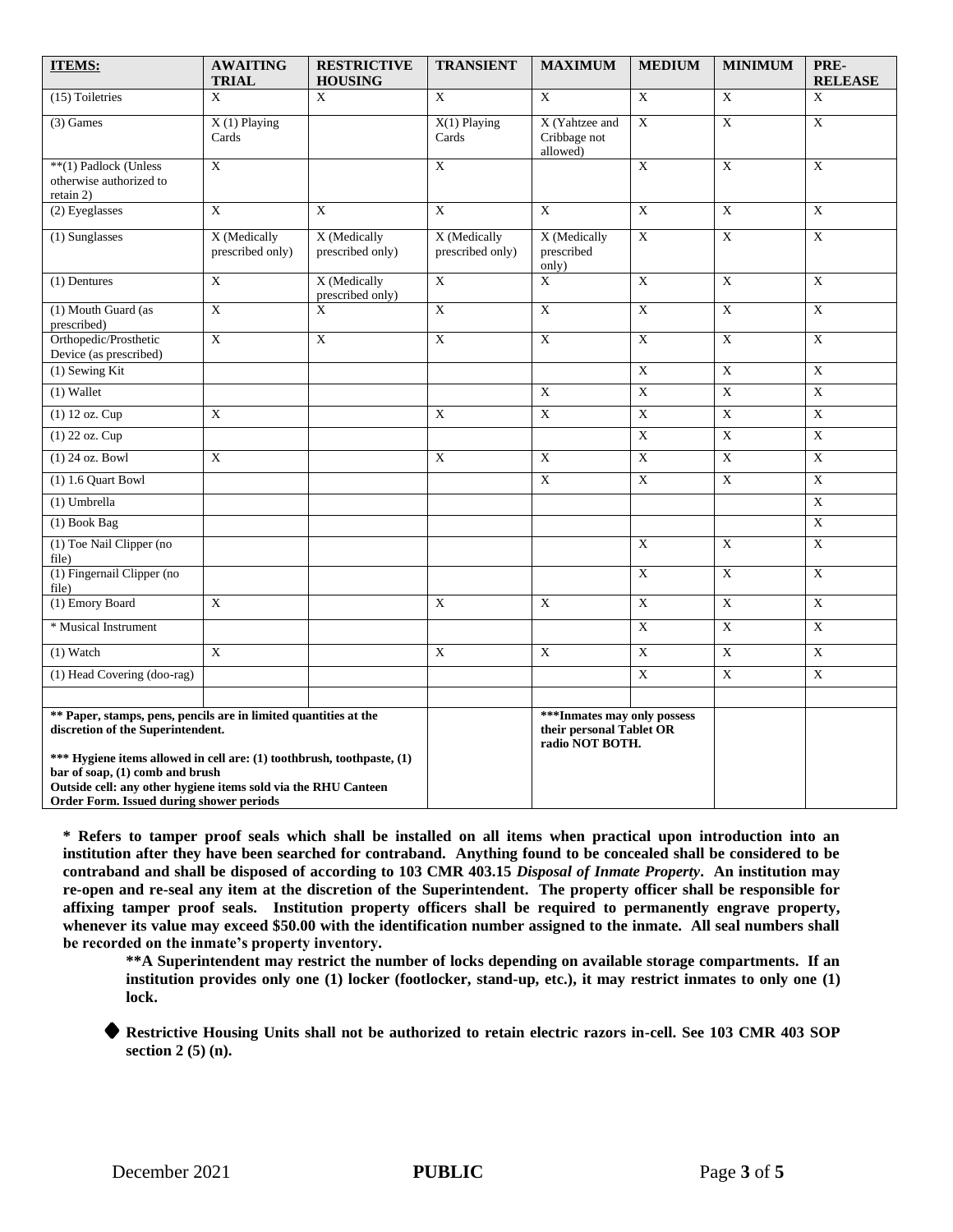| RHU Male / Female Canteen - \$25.00 max canteen amount weekly | <b>Max Amount</b>                   |              |                                     |
|---------------------------------------------------------------|-------------------------------------|--------------|-------------------------------------|
|                                                               | Weekly                              |              |                                     |
| Item#                                                         | <b>Description</b>                  | <b>Price</b> |                                     |
| 0046                                                          | <b>Protein 29 Hair Gel</b>          | \$2.10       | $\mathbf{1}$                        |
| 0051                                                          | <b>Hair Dress &amp; Press Oil</b>   | \$1.29       | $\mathbf{1}$                        |
| 0102                                                          | P-Up A/P Deodorant                  | \$1.65       | $\mathbf{1}$                        |
| 0118                                                          | <b>Force A/P Deodorant Roll</b>     | \$1.20       | $\mathbf{1}$                        |
| 0203                                                          | <b>Dial Advanced Therapy Lotion</b> | \$3.25       | $\mathbf{1}$                        |
| 0214                                                          | Cocoa & Shea Butter Lotion          | \$1.70       | $\mathbf{1}$                        |
| 0242                                                          | <b>Benzoyl Peroxide Max</b>         | \$2.05       | $\mathbf{1}$                        |
| 0250                                                          | <b>Hydrocortisone Cream</b>         | \$3.15       | 1                                   |
| 0310                                                          | <b>Protection Disposable Razor</b>  | \$0.18       | 1                                   |
| 0331                                                          | <b>Protection Shave Cream</b>       | \$1.15       | 1                                   |
| 0361                                                          | <b>Elementz 3 In 1 Body Wash</b>    | \$2.00       | $\mathbf{1}$                        |
| 0362                                                          | <b>Almond Shea Dandruff Shampoo</b> | \$2.40       | $\mathbf{1}$                        |
| 0397                                                          | <b>Next 1 Cocoa Butter Soap</b>     | \$0.75       | $\mathbf{1}$                        |
| 0410                                                          | <b>Ivory Soap Bar</b>               | \$0.65       | $\mathbf{1}$                        |
| 0440                                                          | Dove Soap Bar                       | \$1.40       | 1                                   |
| 0490                                                          | <b>Soap Dish</b>                    | \$0.35       | $\mathbf{1}$                        |
| 0515                                                          | <b>Colgate Total 4.2 OZ</b>         | \$3.15       | $\mathbf{1}$                        |
| 0535                                                          | <b>GSK Sensodyne Toothpaste</b>     | \$5.15       | 1                                   |
| 0544                                                          | <b>Floss Loops</b>                  | \$1.87       | 1                                   |
| 0557                                                          | <b>Antishank Toothbrush</b>         | \$0.43       | 1                                   |
| 0594                                                          | <b>Denture Cleaner</b>              | \$5.40       | $\mathbf{1}$                        |
| 0595                                                          | Effergrip 2.5 OZ                    | \$3.25       | $\mathbf{1}$                        |
| 0596                                                          | <b>Denture Bath (Cup)</b>           | \$1.51       | 1                                   |
| 0640                                                          | <b>Rolaids 3 Rolls Per Pack</b>     | \$1.70       | 1                                   |
| 0671                                                          | <b>Cherry Cough Drops 30 CT</b>     | \$0.80       | $\mathbf{1}$                        |
| 0712                                                          | Regular Maxi pads 24 ct             | \$2.19       | $\boldsymbol{2}$                    |
| 0800                                                          | 5 Inch Comb                         | \$0.15       | $\mathbf{1}$                        |
| 0822                                                          | <b>Bob Barker Club Brush</b>        | \$2.30       | $\mathbf{1}$                        |
| 0825                                                          | <b>Small Afro Pick</b>              | \$0.37       | 1                                   |
| 0877                                                          | <b>Domestic Stamp</b>               | \$0.71       | 50 total stamps in<br>cell see 1050 |
| 0999                                                          | <b>Blank Cards</b>                  | \$0.61       | 5                                   |
| 1001                                                          | <b>Large Stamped Envelope</b>       | \$0.68       | 5                                   |
| 1013                                                          | Envelope #10 50 CT                  | \$1.05       | $\overline{\mathbf{5}}$             |
| 1015                                                          | <b>Manilla Envelope</b>             | \$0.14       | $\overline{5}$                      |
| 1016                                                          | <b>Airmail Stamp</b>                | \$1.15       | 5                                   |
| 1048                                                          | <b>Post Card Stamped</b>            | \$0.39       | 5                                   |
| 1050                                                          | <b>Book of 10 Stamps</b>            | \$5.50       | 50 total stamps in                  |
| 1056                                                          | <b>Small Address Book</b>           | \$0.74       | cell see 0877                       |
| 1060                                                          | 8.5 x 11 Ruled Pad 50 Sheets        | \$0.89       | 1<br>$\mathbf{1}$                   |
| 1065                                                          | 8.5 x 11 Typing Paper 200 CT        | \$3.50       | $\mathbf{1}$                        |
| 1068                                                          | <b>Security Pen Black</b>           | \$0.30       | $\mathbf{1}$                        |
| 1101                                                          | <b>Juvenile Birthday Card</b>       | \$0.75       | $\overline{2}$                      |
| 1102                                                          | <b>Sympathy Card</b>                | \$0.75       | $\overline{2}$                      |
| 1103                                                          | <b>Birthday Card</b>                | \$0.75       | $\overline{2}$                      |
|                                                               |                                     |              |                                     |